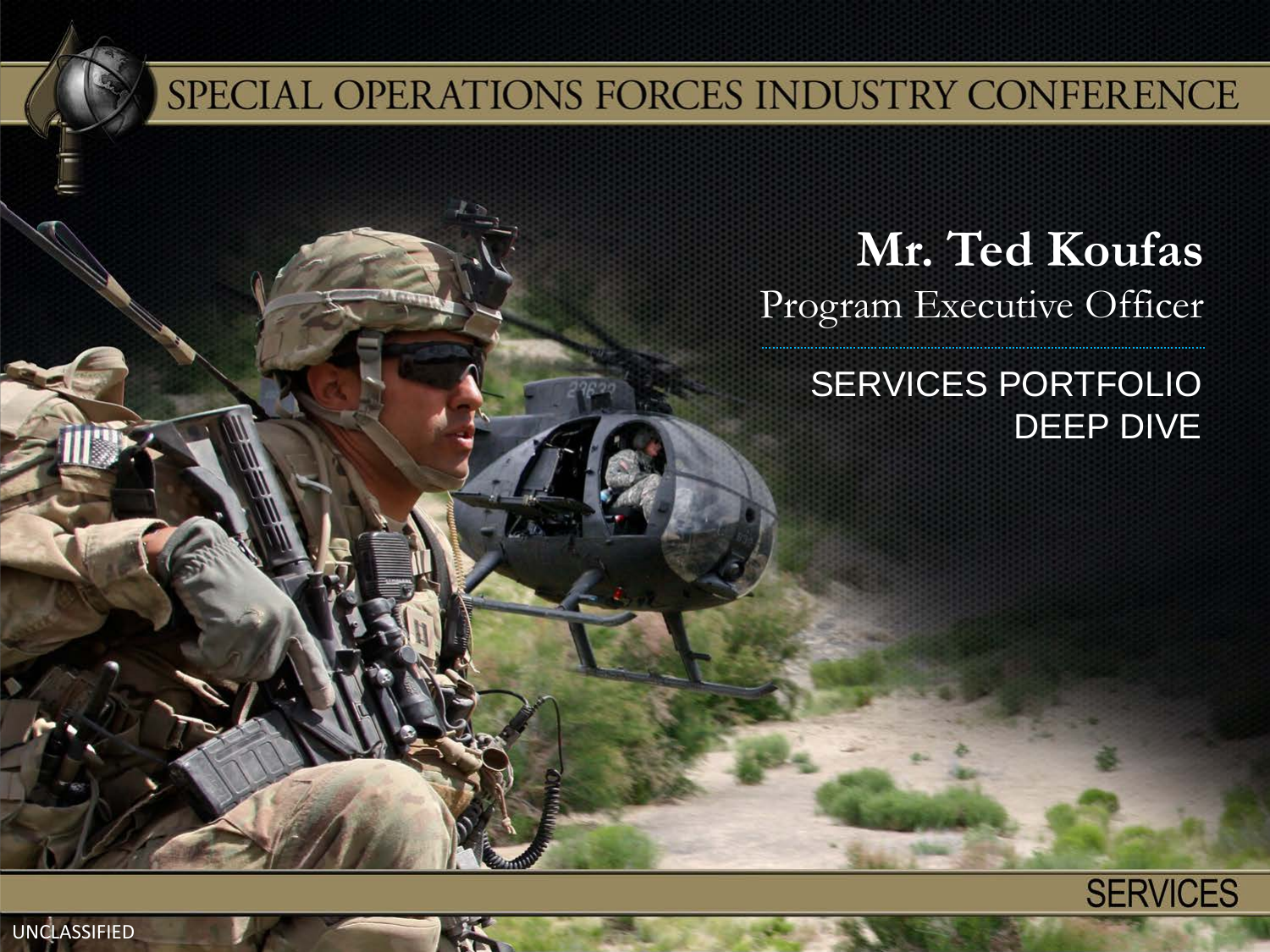### **PEO SERVICES**

#### • **New Policies for Management of Services**

- Better Buying Power 2.0, 13 Nov 12
- Electronic Contractor Manpower Reporting (eCMRA), 28 Nov 12
- Traceability of Contract Execution Expenditures for Services, 14 Jan 13
- Reporting Inherently Governmental Functions to FPDS, 25 Feb 13

#### • **FY12 and FY13 Contracted Services Cap, 3 Jun 12**

- Limited to no more than FY10 funding level for services
- Drives offsets for any new services or growth to existing requirements
- **Impacts of Sequestration**
	- $-$  ~9% reduction to all appropriations in FY13
	- Limit Period of Performance on all service contracts to NLT 31 Dec 13 (30 Nov 13 for HQ) with priced options – AE Policy, 7 Feb 13



2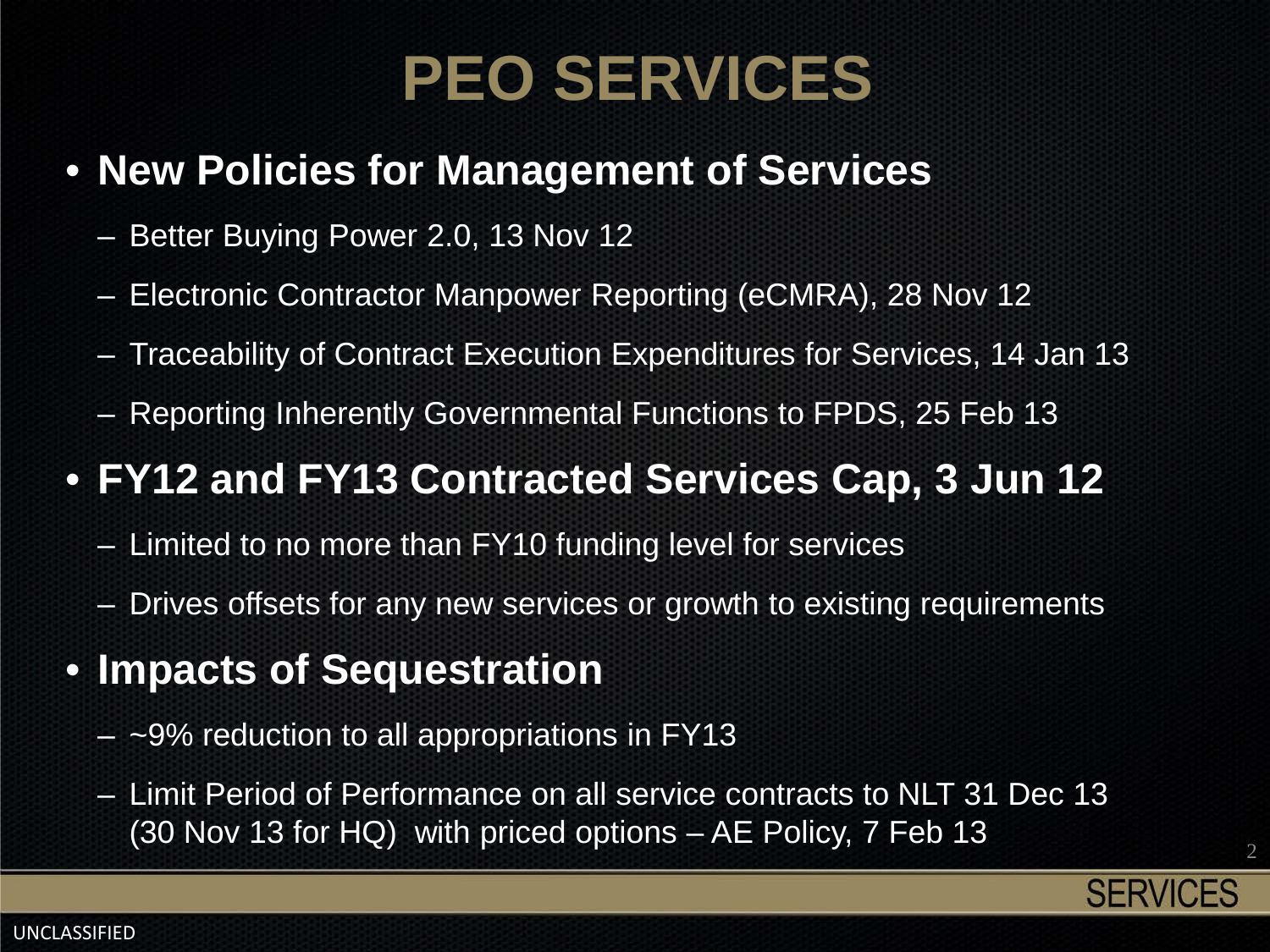

**Admin Spec (Inbound)**

**PEO Services Mr Ted Koufas**

**Dep PEO SV & PM SWMS Ms. Valerie Shuey**

**SWMS/GBPS Mr. Geoffry Gauger Mr. Jean-Paul Chaussé Ms. Erinn Grahs**

**Battle Staff (J2/3/5) SORDAC/J4/J6/J8 Mr. Jon Ireland**

**FMD/OPT/ Care Coalition/TSOCs Maj Craig Anders Mr. Kevin Reed**

**SOCS/SOFM/ Components/ Enterprise Support/Tng & Educ Mr. Julius Denson Ms. Kelly Hughes**

All new inquiries and marketing needs to come through the TILO



UNCLASSIFIED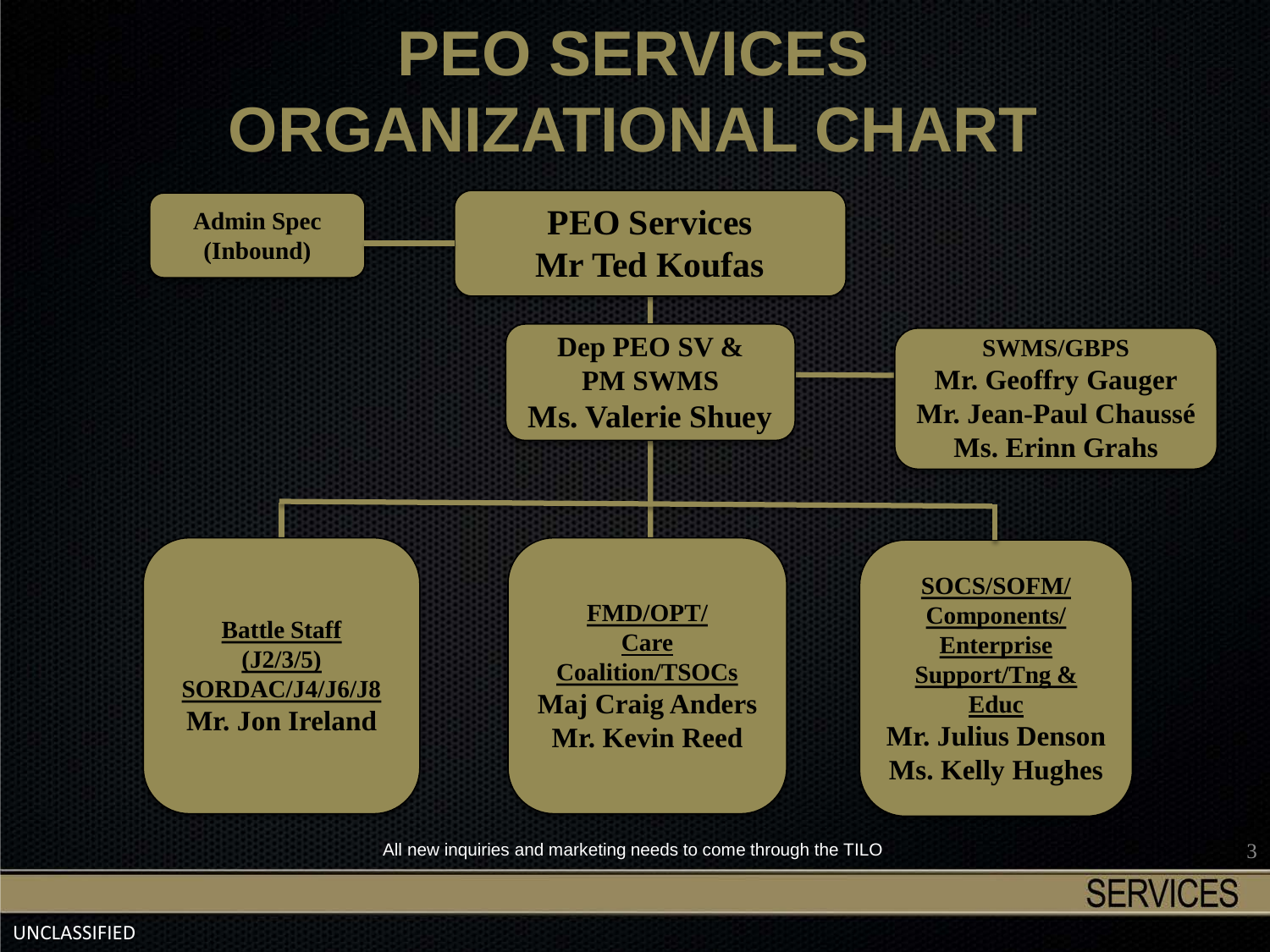#### **SOCOM WIDE MISSION SUPPORT (SWMS)**

- PM: Ms. Valerie Shuey
	- Draft RFP Released April 2014
	- Final RFP Releases expected o/a June and August 2014

#### **ACQUISITION**

- **SOCOM-Wide Support Services**
- **Knowledge Based Services Taxonomies: Program Management, Engineering & Technical, Professional Services, Education & Training, Administrative & Other Services, and Management Support Services**

**CONTRACT VEHICLE/Period of Performance (POP)/Value**

- **SWMS / Apr 2015-2020**
- **Value: \$1.5B**



4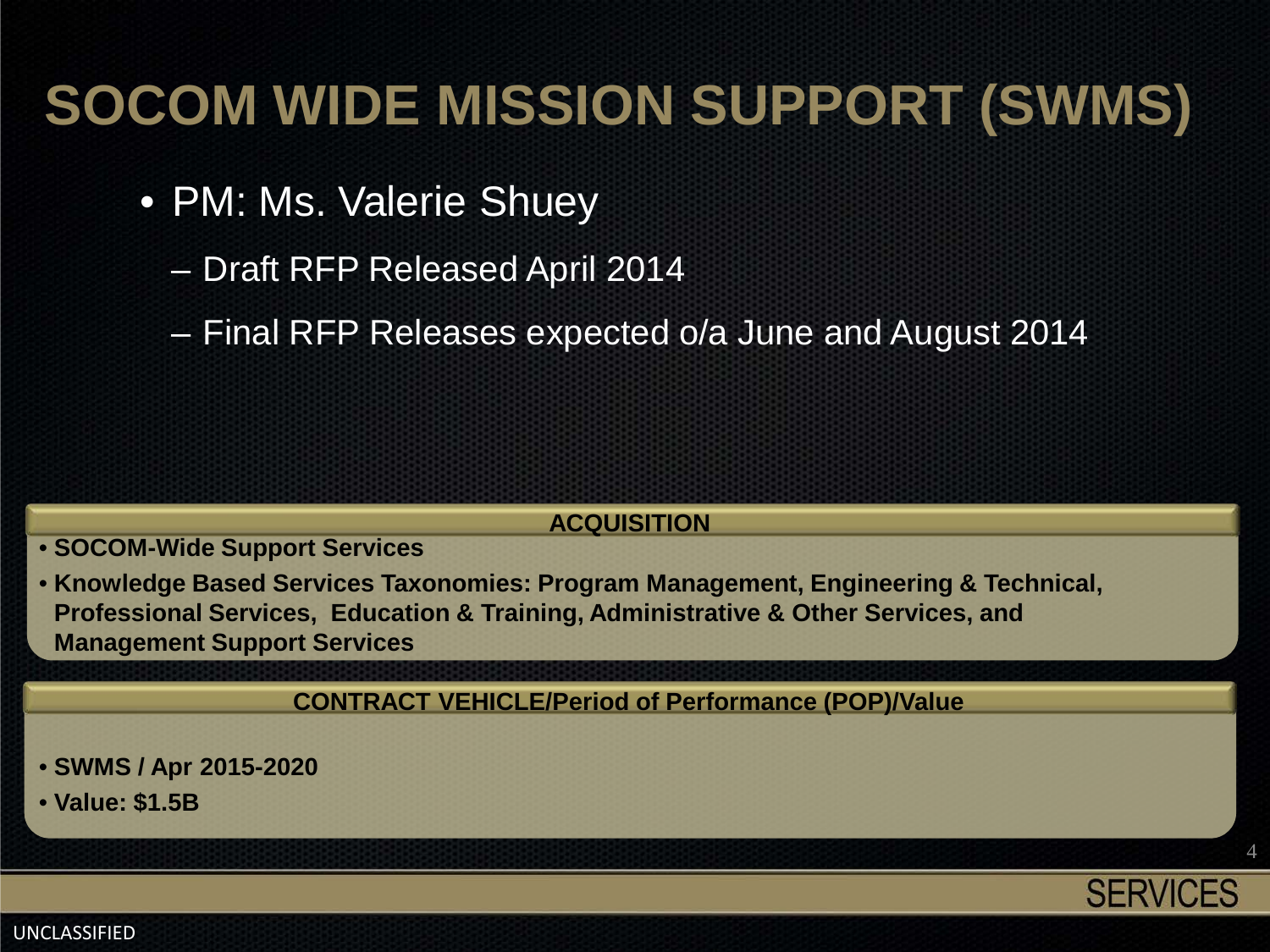## **SORDAC/J4/J6/J8**

- PM: Mr. Jon Ireland
	- SORDAC Task Orders
	- J4/J6/J8 Task Orders



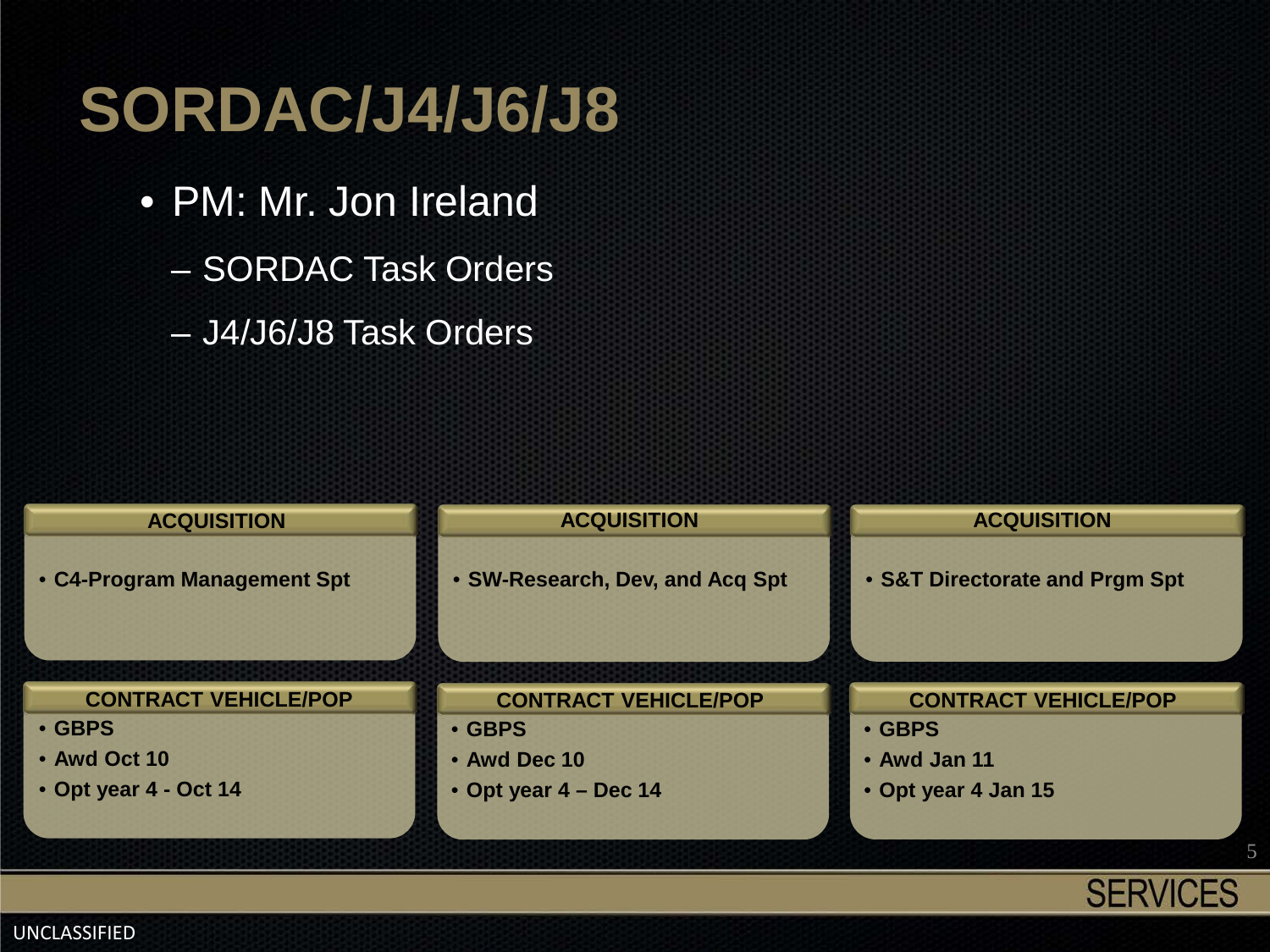# **FMD/PRESERVATION OF THE FORCE AND FAMILY (POTFF)**

- PM: Mr. Kevin Reed
	- POTFF Enterprise Contract
	- FMD GBPS Task Orders





6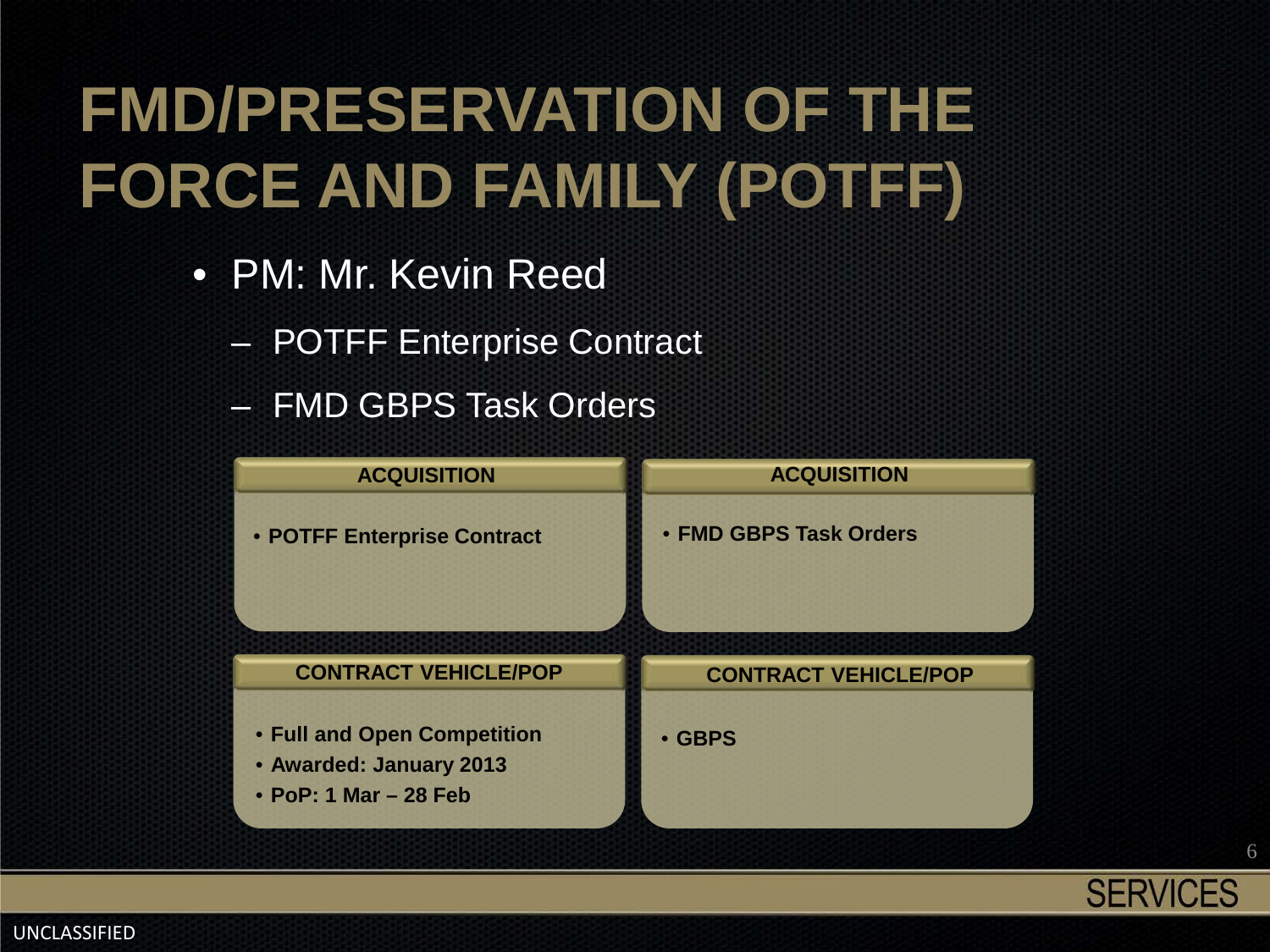## **OPT SUPPORT/TSOC/CARE COALITION**

- PM: Maj Craig Anders
	- Care Coalition Service Contract
	- TALOS Rapid Services Acquisition Capability
	- SOJTF-A Economic Indicators Study

| <b>ACQUISITION</b>                                               | <b>ACQUISITION</b>                                   | <b>ACQUISITION</b>                                                  |
|------------------------------------------------------------------|------------------------------------------------------|---------------------------------------------------------------------|
| • Care Coalition Service Contract<br><b>Consolidation Effort</b> | • TALOS Rapid Services<br><b>Acquisition Support</b> | . Win The Current Fight OPT-<br><b>Economic Indicators Analysis</b> |
| <b>CONTRACT VEHICLE/POP</b>                                      | <b>CONTRACT VEHICLE/POP</b>                          | <b>CONTRACT VEHICLE/POP</b>                                         |
|                                                                  |                                                      |                                                                     |
| • Full and Open Competition                                      | • GBPS                                               | • GBPS                                                              |
|                                                                  |                                                      |                                                                     |
|                                                                  |                                                      |                                                                     |
|                                                                  |                                                      |                                                                     |



UNCLASSIFIED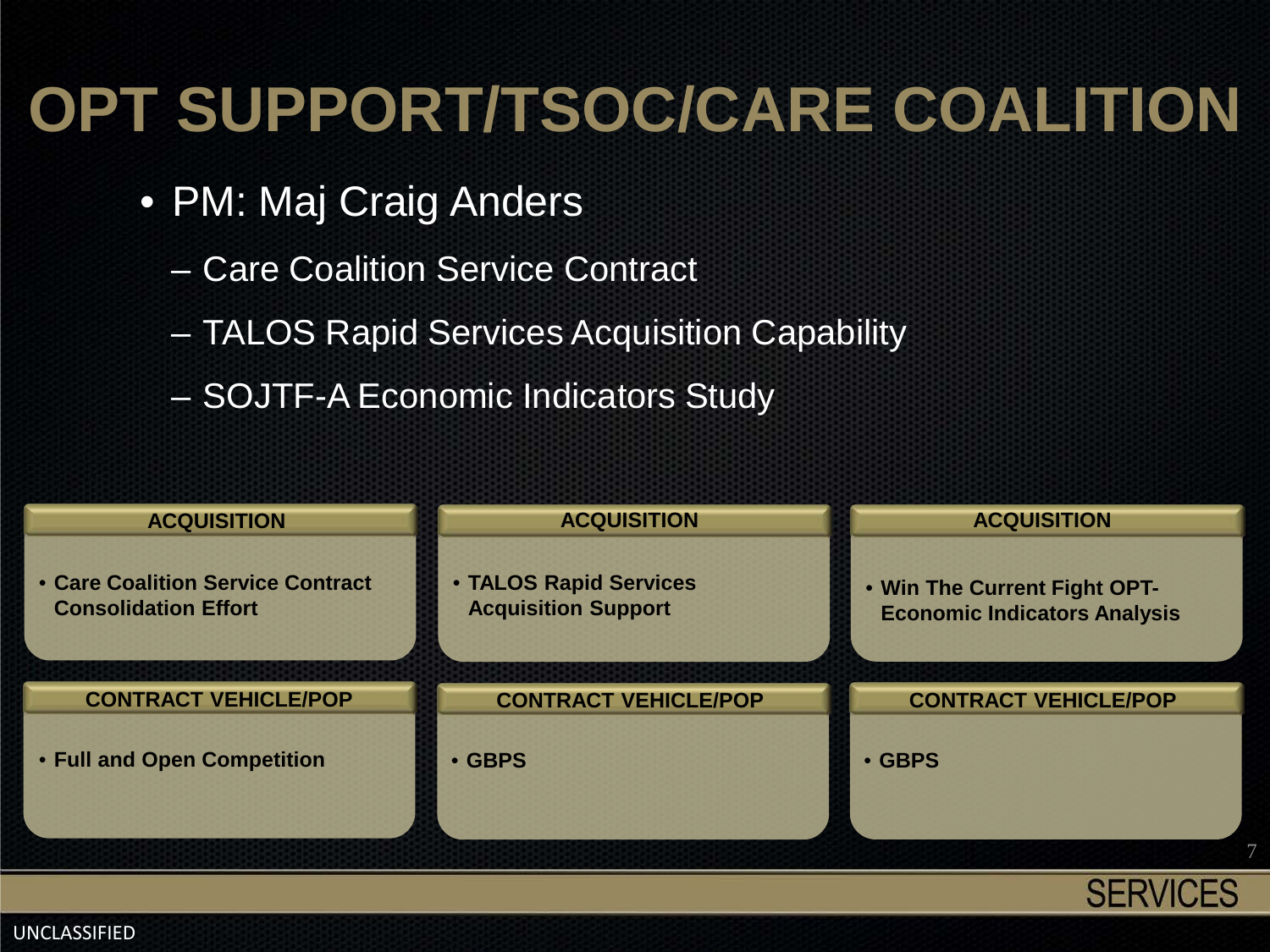## **BATTLE STAFF (J2/J3/J5)**

- Global Research and Assessment Contract
- Operational Support Task
- Intelligence Support Task



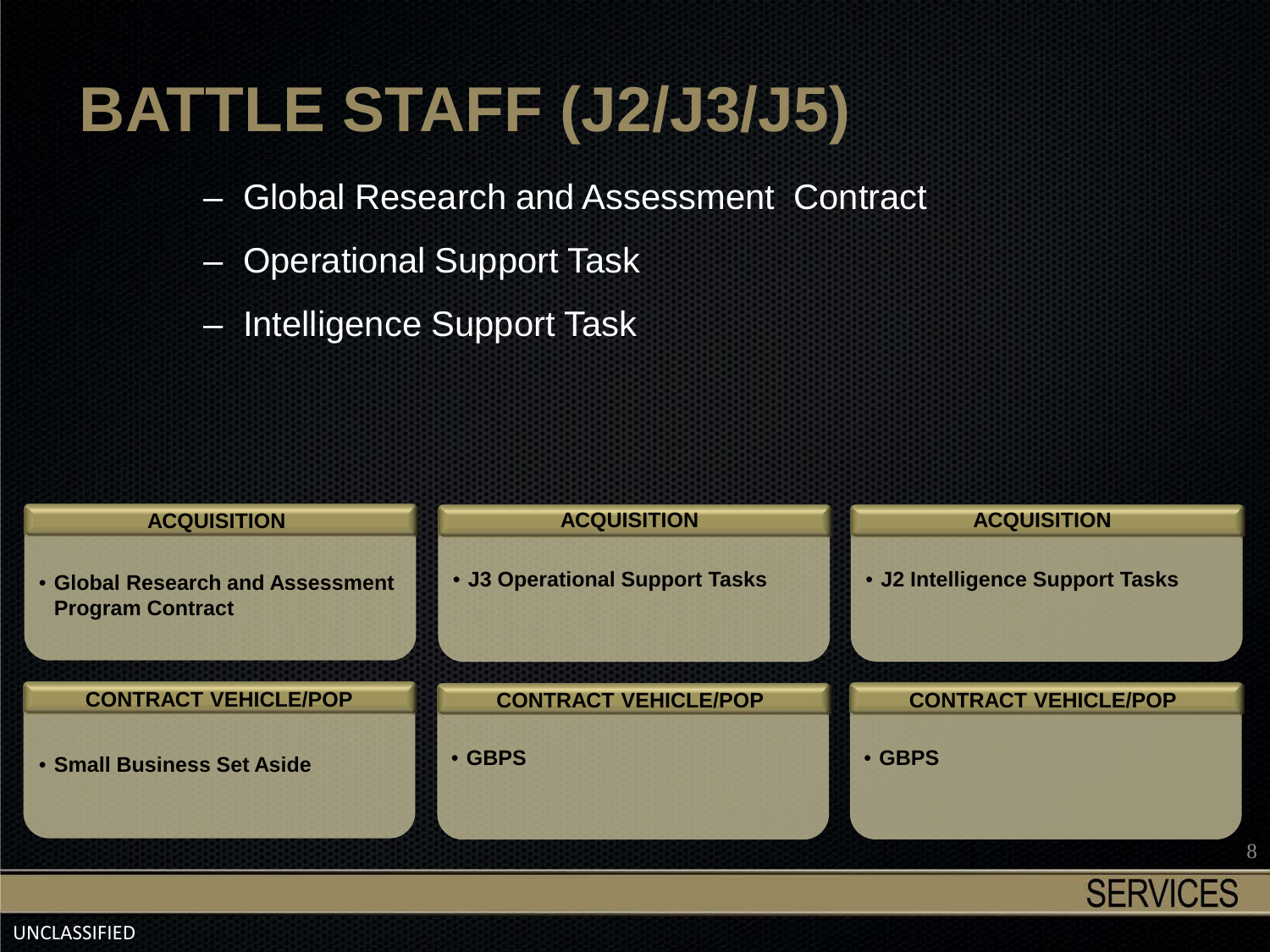## **SOCS/SOFM/COMPONENT COMMANDS**

- PM: Ms. Kelly Hughes
	- Special Operations Command Staff (SOCS)
	- Special Operations Financial Management (SOFM)
	- Components (NAVSPECWARCOM, USASOC, AFSOC, MARSOC)



**SERVICES** 

9

#### UNCLASSIFIED